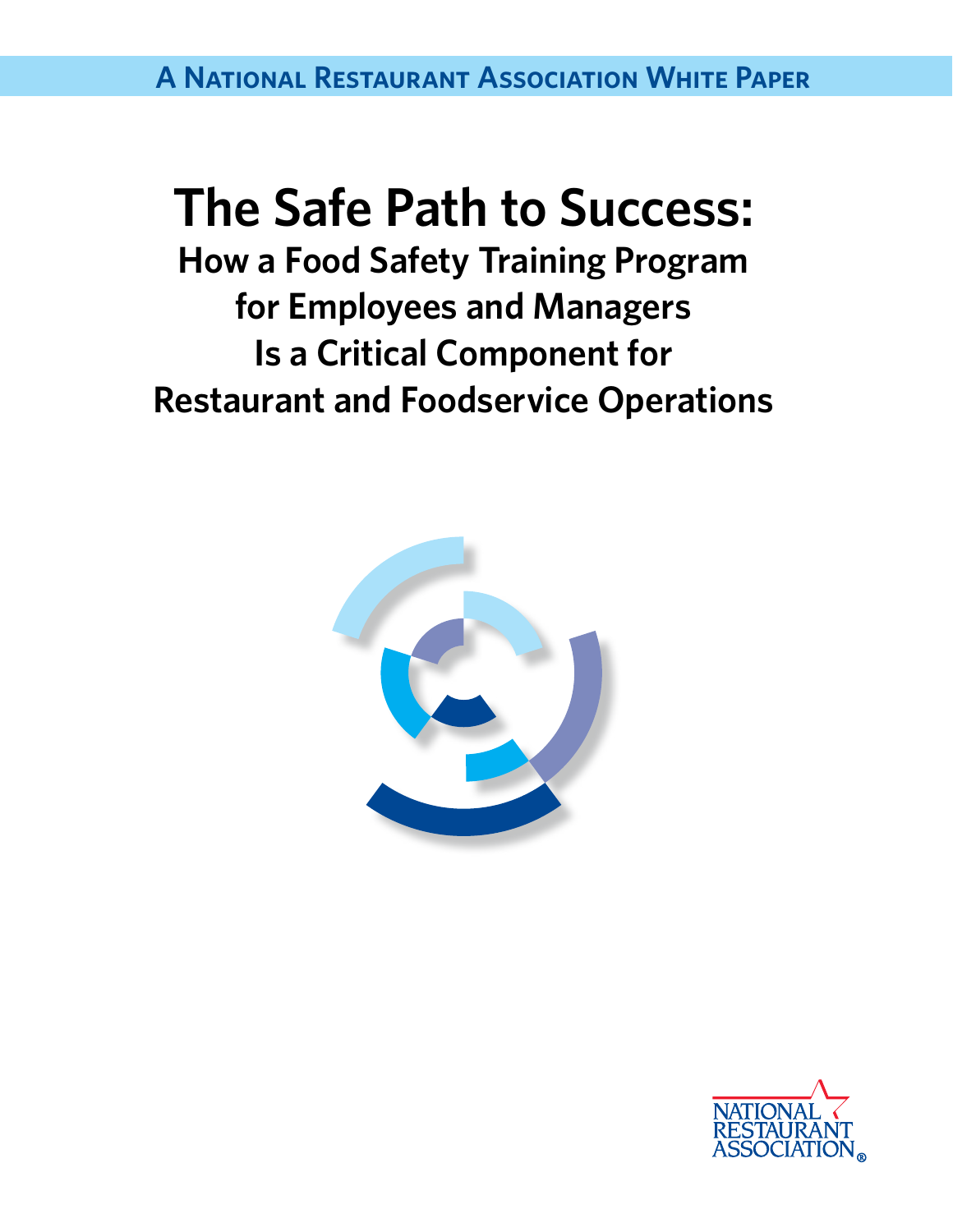# **The Safe Path to Success: How a Food Safety Training Program for Employees and Managers Is a Critical Component for Restaurant and Foodservice Operations**

| Food Safety: What Are<br>the Key Issues1                          |
|-------------------------------------------------------------------|
| Training on Food Allergens<br>and Cross-Contact 2                 |
| Handwashing: Dangerously                                          |
| Time and Temperature<br>Violations: Damaging the<br>Bottom Line 4 |
| <b>Handling Illness</b><br>Among Foodservice                      |
| Food Safety Training:<br>Always an Essential                      |
| Certified Kitchen Managers:<br>Trained to Protect 5               |
| Food Safety Training:<br>A Continuous Cycle  6                    |
| Employee Retention  8                                             |
| Responding to a<br>Foodborne-Illness                              |
| About ServSafe  10                                                |

**A properly trained staff** is a critical necessity for success in the marketplace. Everyone agrees on that point. Additionally, everyone agrees that food safety is a critical necessity, and that it is of utmost importance for any dining experience. Yet, among decisionmakers, all too often there is a gap between the *recognition* of a need and the allocation of time and resources to fulfill that need.

When it comes to restaurant and foodservice operations, the gap between recognizing the need for food safety training and then allocating the resources to provide the training can be dangerous. That gap represents an opportunity for food to become contaminated and for a foodborne-illness outbreak to occur.

Utilizing research published in 2009 in the *Journal of Food Protection,* one estimate stated that the annual cost of foodborne illnesses in the state of Ohio alone would be "approximately \$4.1 billion."1 According to data published in the *Journal of Environmental Health,* the estimate of annual productivity losses due to foodborne illnesses was "between \$20 and \$40 billion."2

The numerous benefits of food safety training include not only a safer dining environment, but also the potential for fewer hospitalizations, less disruption to communities, and increased health for guests. Food safety training definitely can protect the bottom line of any restaurant or foodservice operation.

Restaurant operators should ask themselves two basic questions: Are the guests at my restaurant in danger? Is my staff doing everything possible to try to keep food safe and to prevent a foodborne-illness outbreak?

Studies have shown that food safety training at both the employee level and the manager level—can lead to a substantial reduction in the likelihood of a foodborne-illness outbreak.

For operators, food safety training leads to peace of mind. There are also many demonstrable benefits to providing adequate food safety training for a staff. Food safety training protects the general public, provides employees with opportunities for career growth, and allows operators to increase their profits while being responsible contributors to the community.

The purpose of this white paper is to illustrate how food safety training and certification are necessary not only to reduce the likelihood of a foodborne-illness outbreak, but also to help employees, managers, and the overall operation to excel on a day-to-day basis.

### **Food Safety: What Are the Key Issues?**

**Perhaps the biggest food safety concern** for any restaurant or foodservice operation is the risk of a foodborne-illness outbreak.

In an ongoing, long-term research study, the U.S. Food and Drug Administration (FDA)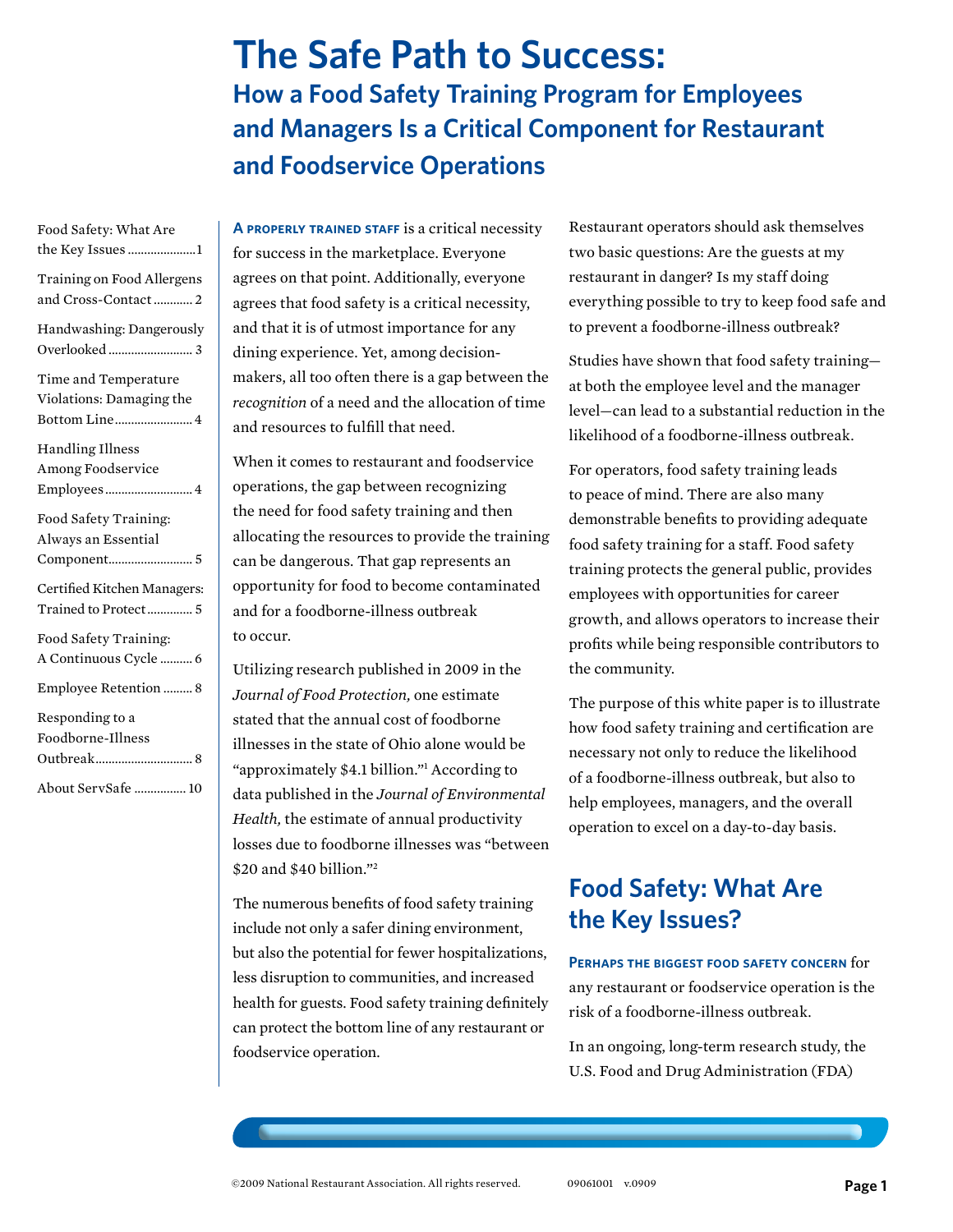is analyzing food preparation practices and employee behaviors that are most commonly reported to the Centers for Disease Control and Prevention (CDC) as contributing factors in foodborne-illness outbreaks.3 The FDA has identified five key factors for these foodborneillness outbreaks:

- Food from Unsafe Sources
- Improper Holding/Time and Temperature
- Inadequate Cooking
- Poor Personal Hygiene
- Contaminated Equipment/Prevention of Contamination

Media reports on foodborne-illness outbreaks are a reminder that food from an unsafe source—or food that is not cooked and handled properly—can harm people. That is a frightening scenario, but it is a scenario that potentially could be avoided with proper staff training.

A comprehensive food safety training program covers a vast array of topics, including all the key foodborne-illness risk factors identified by the FDA.

In addition to addressing the public safety issues, a comprehensive food safety training program can lead to increased efficiency, higher profits and more repeat business. Employees who are properly trained in food safety are less likely to engage in harmful activities, such as accidental crosscontamination. This kind of mistake can force a manager to throw food out, which certainly hurts the operation's bottom line.

Food safety is tied to maintaining a positive image within the community. Today's dining customers are on tight budgets and are extremely sensitive to issues associated with food safety. With a variety of dining options available in almost every town, guests will not return to an establishment where they have observed an unclean environment or any other signs that the staff is not properly following food safety regulations.

## **Training on Food Allergens and Cross-Contact**

**Management, servers and kitchen staff** must be thoroughly trained regarding the dangers of food allergens and cross-contact. Food safety training can help a staff to prevent a guest from having a food-allergic reaction, which is a medical emergency.

Employees must be knowledgeable of all the ingredients in every dish on the menu. Servers and kitchen staff should be aware of ways to prevent cross-contact (the transferring of allergens from one food to another food that is served to a guest).

A few simple steps learned in a training session can prevent a major crisis. For example, delivering a food-allergic guest's order to the table separately from the other orders accomplishes two things. It reduces the likelihood of cross-contact, and it sends the message that guests' health and safety is a top priority.

Being able to identify the symptoms of an allergic reaction (and knowing what to do when they are present) is a responsibility that is shared by the entire staff. As with any type of emergency, working together to prevent a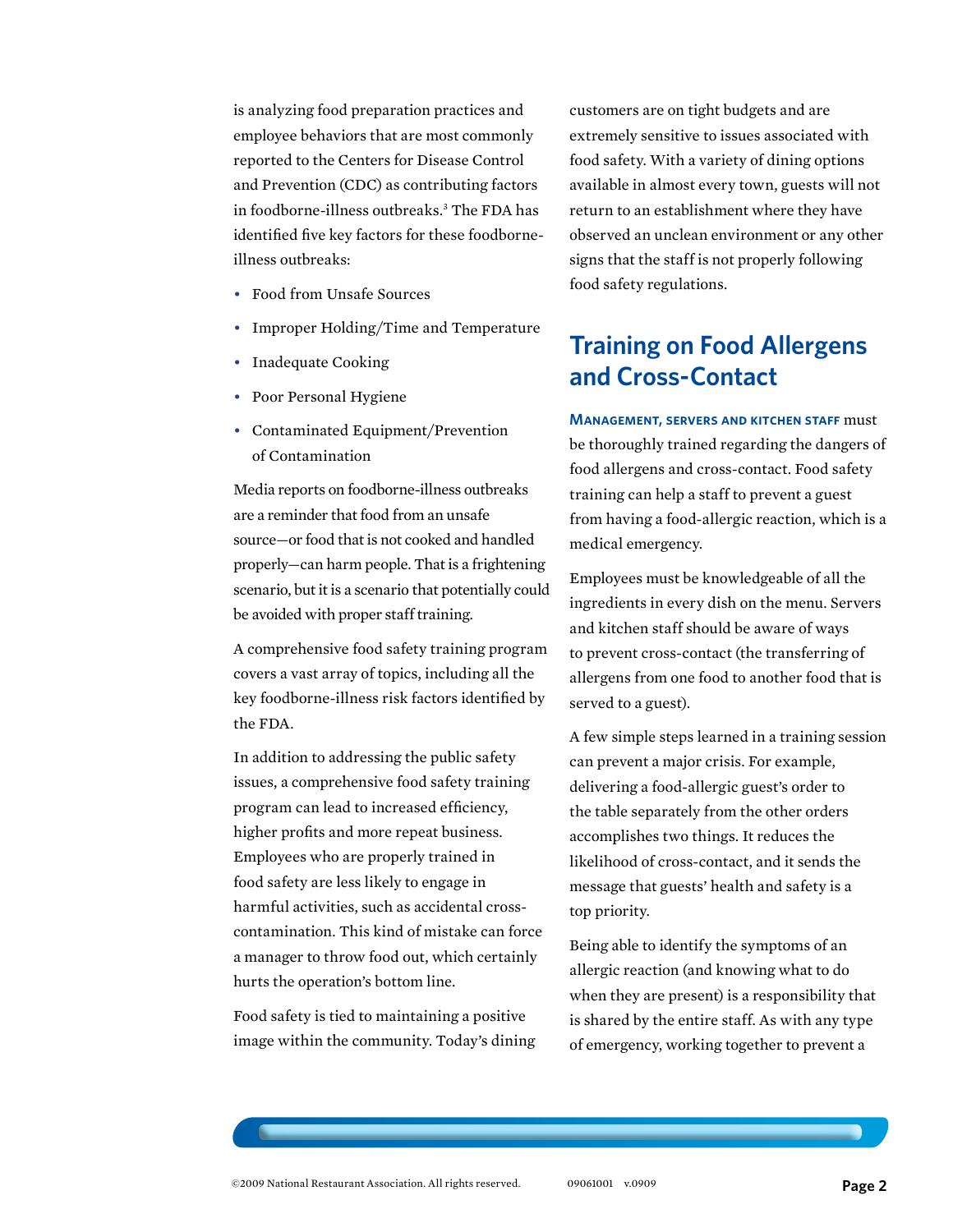crisis is always preferable to facing a crisis. Every experienced manager knows that training is the key to crisis prevention.

### **Handwashing: Dangerously Overlooked**

**Children often hear parents say,** "Wash your hands before dinner!" The importance of that age-old advice is magnified tremendously for professional foodhandlers.

A comprehensive food safety training course covers topics that might seem complex to some employees (such as microbiology or sanitizer concentration), as well as topics that are deceptively simple, such as handwashing. Although handwashing may seem to be obvious and straightforward, some foodhandlers may not wash their hands correctly.



Inadequate handwashing is a significant issue within the realm of personal hygiene. One FDA report stated, "Hands are a common vehicle for the transfer

of harmful bacteria and viruses to food products. Effective handwashing is one of the most important measures to minimize the contamination of food by employees…. Reinforcing the importance of handwashing should be supported by a management system that includes proper employee training and monitoring of the frequency and effectiveness of handwashing practices."4

Every entry-level foodservice employee has a vague understanding that handwashing is important, but workers who complete a food safety training program gain an in-depth understanding of how and when to adequately wash their hands.

Some of the steps in proper handwashing involve running water that is at least 100˚ F (38˚ C), using an adequate amount of soap, and scrubbing vigorously for 10–15 seconds before rinsing. The entire handwashing process should take about 20 seconds. Comprehensive food safety training also helps employees understand the link between handwashing and the spread of certain illnesses, such as Norovirus gastroenteritis.

Researchers have interviewed employees to determine what the perceived barriers are to properly performing food safety practices, including handwashing. In some cases, a lack of training is the problem. In other cases, employees falsely believe that they don't have time to wash their hands during busy shifts.

One study, published in the *Journal of the American Dietetic Association,* found that employees often cited time constraints as a reason for not washing their hands. The study recommended the following: "Training sessions should focus on educating employees that properly performing the [food safety] practices does not take as much time as perceived."5

The key here is that the obstacles to performing food safety practices correctly are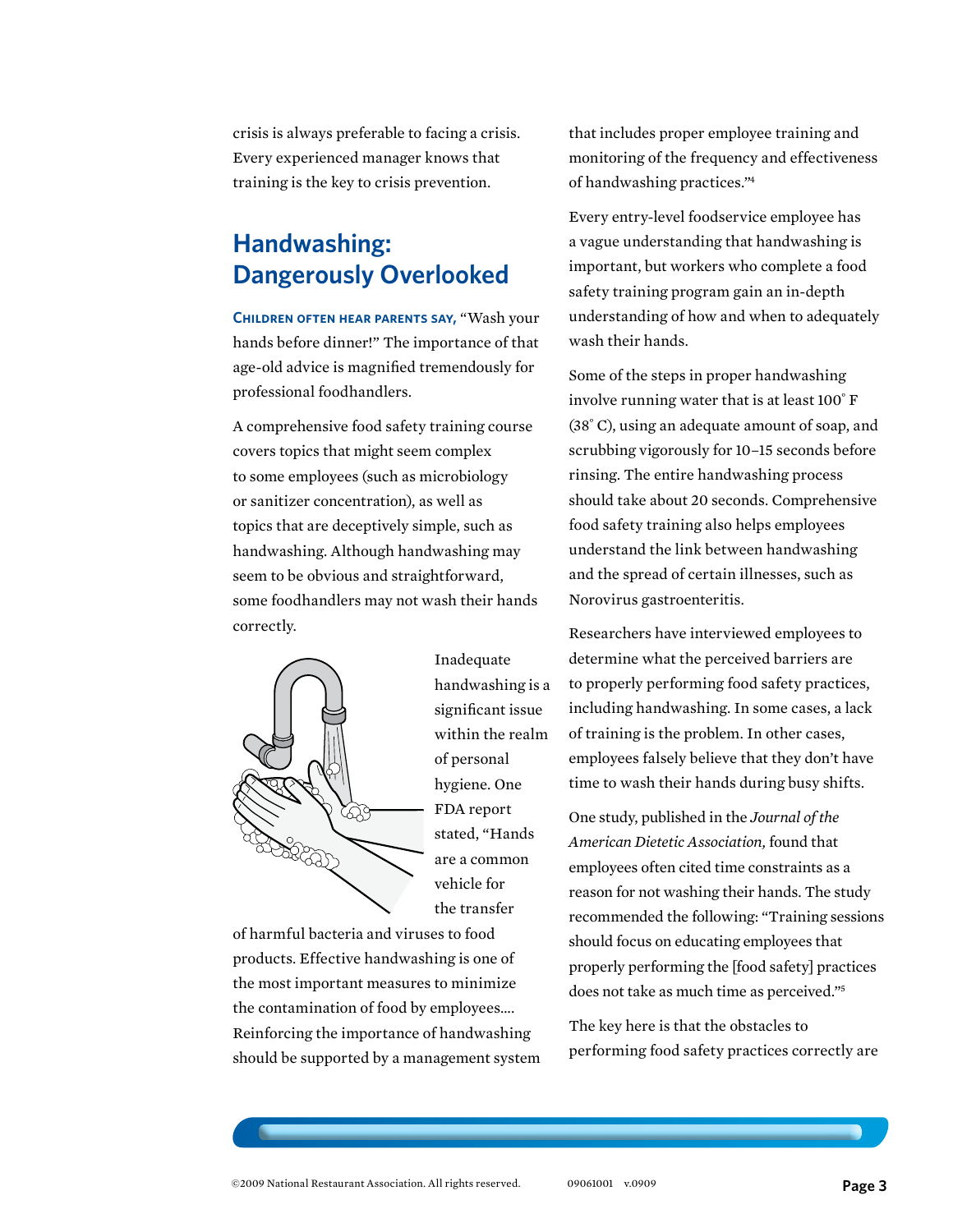often *perceived* barriers, as opposed to what we might call real barriers. (An example of a real barrier would be an inadequate number of color-coded cutting boards in the kitchen of a large restaurant.)

The study also stated that managers "should incorporate food safety practices into employees' daily routines to eliminate the perceptions that time constraints are a barrier to performing proper food safety practices."6

The lesson? Safety should always take precedence over speed. After all, those 20 seconds an employee spends to wash his hands could prevent a foodborne-illness outbreak from occurring.

### **Time and Temperature Violations: Damaging the Bottom Line**

**Following food safety guidelines** doesn't just protect the public — it also protects an operation's bottom line.

Imagine a scenario in which a poorly trained employee sets a cooked chicken on a counter in the kitchen area. On this particular shift, the restaurant is unusually hectic. The employee gets distracted, forgets about the chicken, and thus the food does not cool properly. A certified kitchen manager notices that the chicken has been cooling for two hours. Using a thermometer, the manager sees that the chicken has not yet cooled down to a temperature of 70˚ F (21˚ C). Realizing that this food has not cooled correctly, and that dangerous pathogen growth could have occurred, the manager makes the wise decision to throw out the food.

The manager says to herself, "Better safe than sorry," knowing that she has helped prevent a potential foodborne-illness outbreak. The manager also explains the situation to the employee.

There are multiple types of financial loss associated with this particular scenario. Figuratively speaking, money has been thrown into the garbage. Time is money, and time has been wasted.

The lesson? Food safety training can lead to greater safety and greater efficiency in the kitchen environment—both of which can lead to higher profitability.

### **Handling Illness Among Foodservice Employees**

#### **Proper food safety training for managers**

involves knowing how to handle a variety of personnel challenges. An ill employee who reports to work presents a potentially dangerous situation.

Research has indicated that infected restaurant employees were a contributing factor in some U.S. foodborne-illness outbreaks. This emphasizes the need for employees and managers to be trained and educated regarding illness in the workplace. A comprehensive food safety training course covers not only topics such as proper cooking techniques and the proper cleaning of kitchen equipment, but also the recommended procedures to follow when an employee is ill.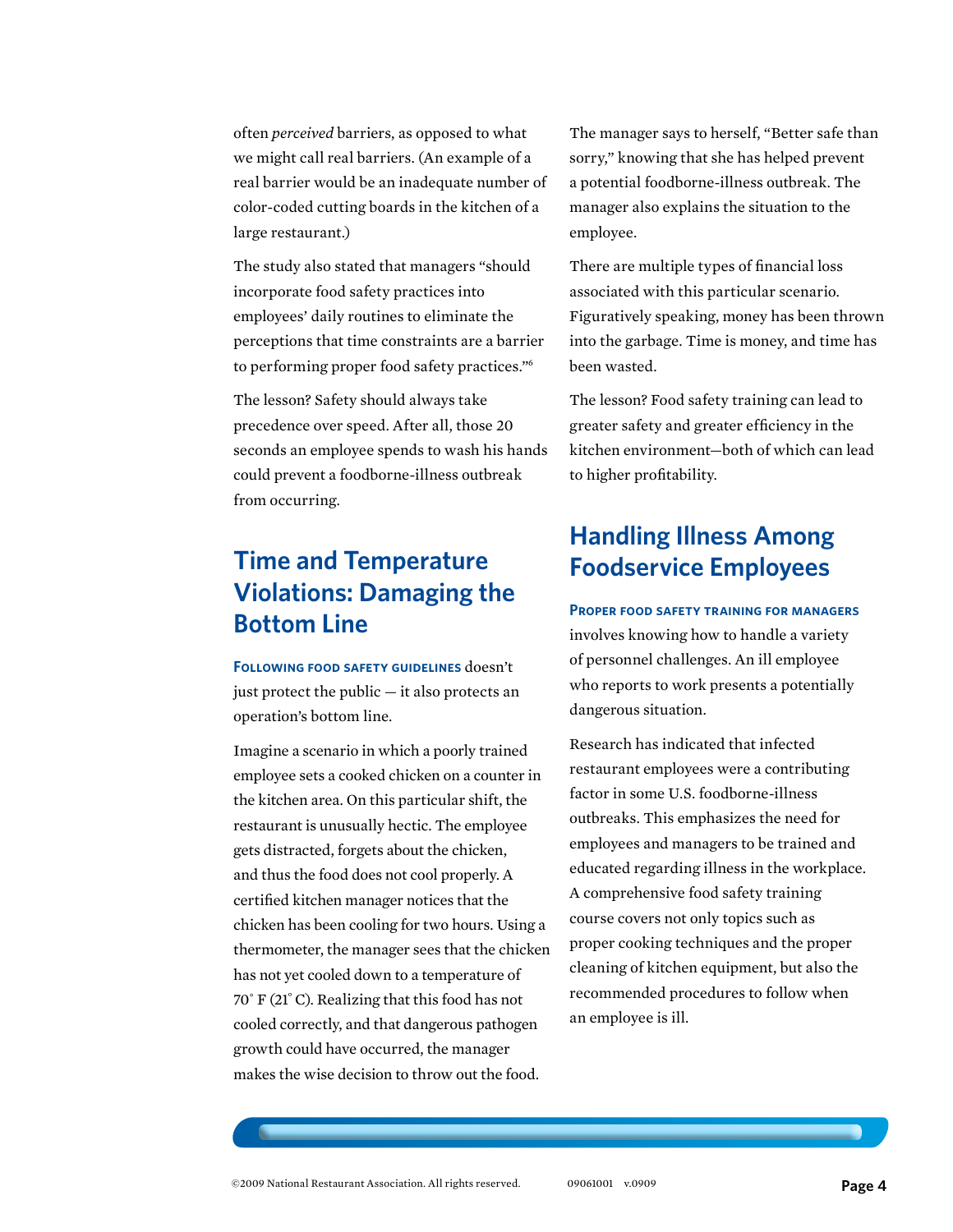### **Food Safety Training: Always an Essential Component**

#### **Restaurant and foodservice establishments**

should consider food safety training to be nonnegotiable for all employees. Unfortunately, training is an area that often is subject to budget cuts. It might be an easy target when budgets are tight, but it shouldn't be thought of that way. Training is a necessary, essential investment that enables an operation to stay safe and to flourish even during an economic downturn.

Taking a route that "meets the bare minimum" for training requirements is a shortsighted approach that may seem to save money in the short term but could lead to disastrous results in the long run.

No one would want to undergo surgery with a medical staff that had simply met the bare minimum for sanitation and safety requirements. Patients want to be under the care of medical professionals who are thoroughly trained and who have safety at the forefront of their minds at all times. Similarly, customers will seek out restaurants where they can observe a staff that is focused on food safety.

A comprehensive food safety training program provides solutions for both employee and manager training. A comprehensive food safety training and certification program such as ServSafe can help protect the local community and simultaneously boost the operation's bottom line.

### **Certified Kitchen Managers: Trained to Protect**

**Imagine two restaurants.** They're located in the same city. They serve approximately the same number of guests each month. They each have a staff of about 50 employees. They have similar menus. But there is an important difference. One restaurant was linked to a recent foodborne-illness outbreak, and the other was not.

So what is the crucial difference between these two establishments? The answer lies in the number of certified kitchen managers that each operation has on its staff.

A study published in the *Journal of Food Protection* analyzed and compared restaurants in which a foodborne-illness outbreak had occurred and restaurants in which outbreaks had not occurred. The report stated, "Outbreak and nonoutbreak restaurants were similar with respect to many characteristics. The major difference was…the presence of a certified kitchen manager (CKM); 32 percent of outbreak restaurants had a CKM, but 71 percent of nonoutbreak restaurants had a CKM… Food safety certification of kitchen managers appears to be an important outbreakprevention measure…"7

This study points to a link between two things: (a) the likelihood of a foodborne-illness outbreak occurring in a restaurant; and (b) having a certified kitchen manager on staff in a restaurant. The aforementioned difference in percentages (32 percent versus 71 percent) suggests that a restaurant with a certified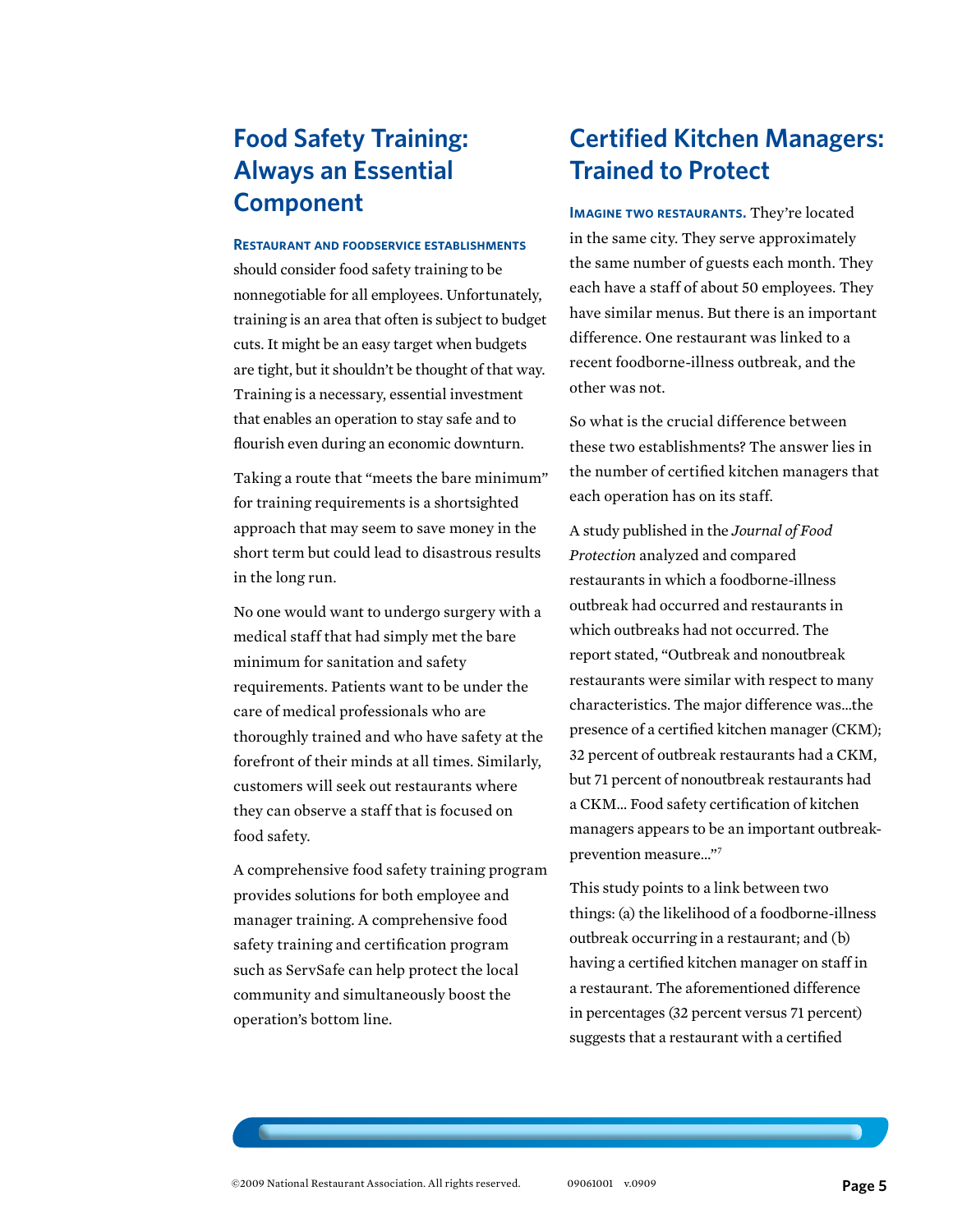kitchen manager (CKM) on its staff is less likely to be the site of a foodborne-illness outbreak.

Having a CKM on staff is important for any dining establishment. This person can lead by example and help create a culture of food safety awareness for the entire staff. Ideally, an operation will have a certified kitchen manager on duty for every shift. Some restaurants insist that there be a CKM present at any time that employees are working (before and after operating hours, during cleaning procedures, etc.).

Providing a restaurant staff with an adequate number of properly trained managers is like assigning the proper number of police officers to patrol an area. When a healthy number of properly trained professionals are around, the safety level increases for everyone.

A study published in 2009 in the *Journal of Food Protection* suggested that the presence of a certified kitchen manager was "protective for most types of critical violations" found in restaurant inspections. The study further stated that "CKMs were associated with a lower likelihood of violations for personnel, food source and handling, and facility and equipment requirements and to a lesser extent for warewashing and other operations."8

Another study, published in *Food Protection Trends,* highlighted the significant role that properly trained managers can play in removing obstacles to food safety. Researchers noted that "although managers may not be able to control the customer 'rushes' that often result in time pressure, managers can emphasize the importance of food safety over speed and attempt to ensure that staffing is adequate to meet the demand."9

The results of these studies make it abundantly clear that a relatively small investment in manager training today could prevent a devastating and grossly expensive disaster from happening in the future.

The potential costs and consequences of a foodborne-illness outbreak are myriad, and they include the following:<sup>10</sup>

- Loss of customers and sales
- Loss of reputation
- Negative media exposure
- Lowered staff morale
- Lawsuits and legal fees
- Staff missing work
- Increased insurance premiums
- Staff retraining

Some decision-makers say to themselves, "Oh, none of those things will happen to me." Let's put it in perspective: The cost of training seems relatively small when compared to the potential costs associated with an emergency situation. Remember, providing training and education to managers and employees is one of the best ways to reduce the likelihood that a foodborne-illness outbreak will occur.

#### **Food Safety Training: A Continuous Cycle**

#### **Instructional design experts agree** that training should not be thought of as "a onetime thing," but rather a continuous process. This is especially true for food safety training. Each shift presents new opportunities for managers and employees to confer on ways to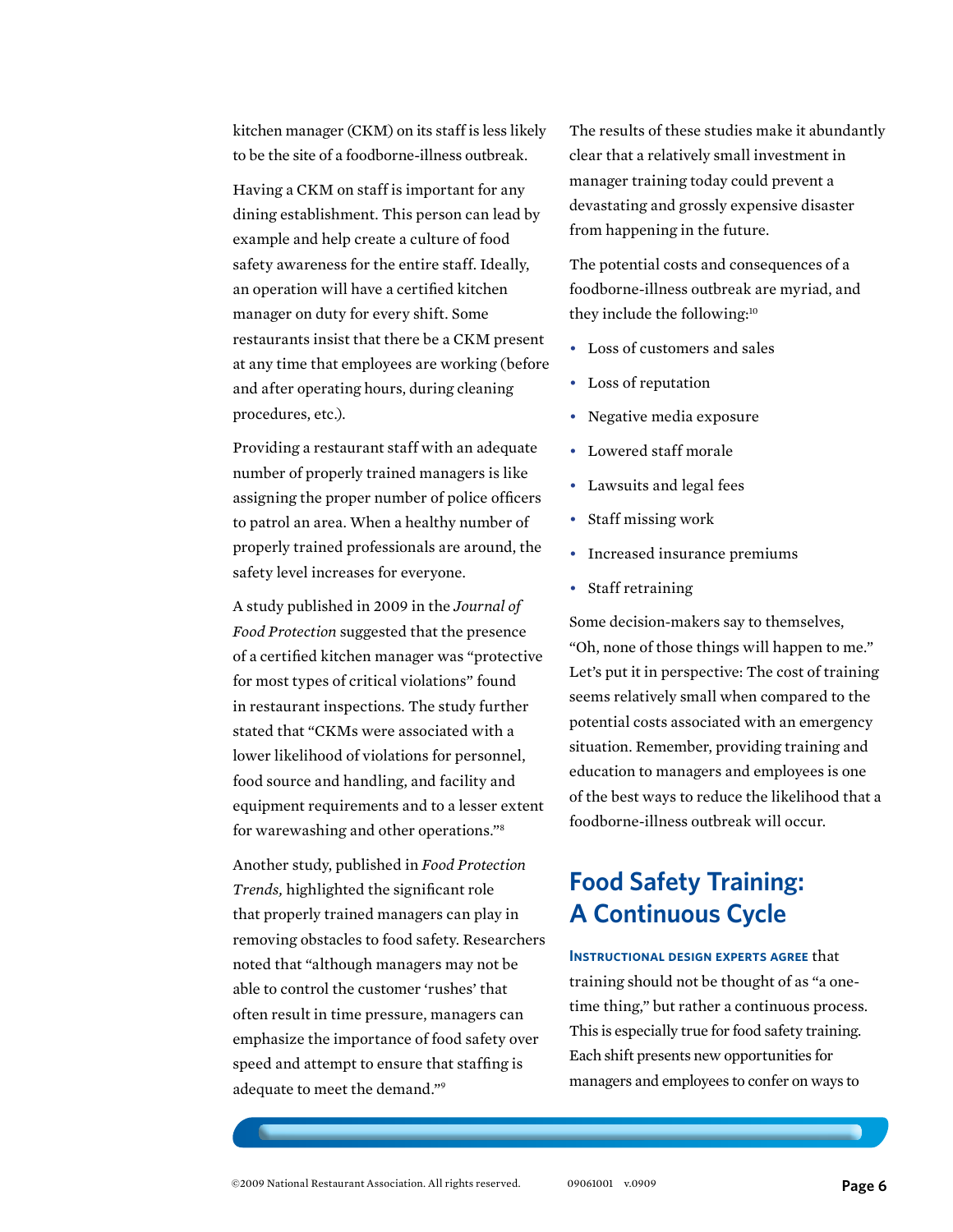

#### **Figure 1: Comprehensive Food Safety Program**

This diagram illustrates how a comprehensive food safety training program represents a continuous cycle. Let's take a look at the career of Maria. When she was hired as a server 18 months ago, Maria enrolled in entry-level food safety training. She actively used food safety knowledge and techniques on the job. Her manager, Thomas, was impressed by her commitment to food safety. As Maria's career advanced, she enrolled in a manager course and became a certified kitchen manager. Eventually, Thomas was promoted and transferred to another location. Maria then became the manager of the

operation where she started her career. Today, Maria oversees a staff, ensuring that all employees have food safety at the forefront of their minds.

Thomas, Maria and the entire staff share a vernacular and an understanding of food safety techniques. When Maria says something about the "temperature danger zone," her employees know she's talking about food held between the temperatures of 41˚F and 135˚F (5˚C and 57˚C). When Maria mentions "FAT TOM," her staff immediately comprehends that she means the acronym referring to the six conditions that promote the growth of pathogens: Food, Acidity, Temperature, Time, Oxygen and Moisture.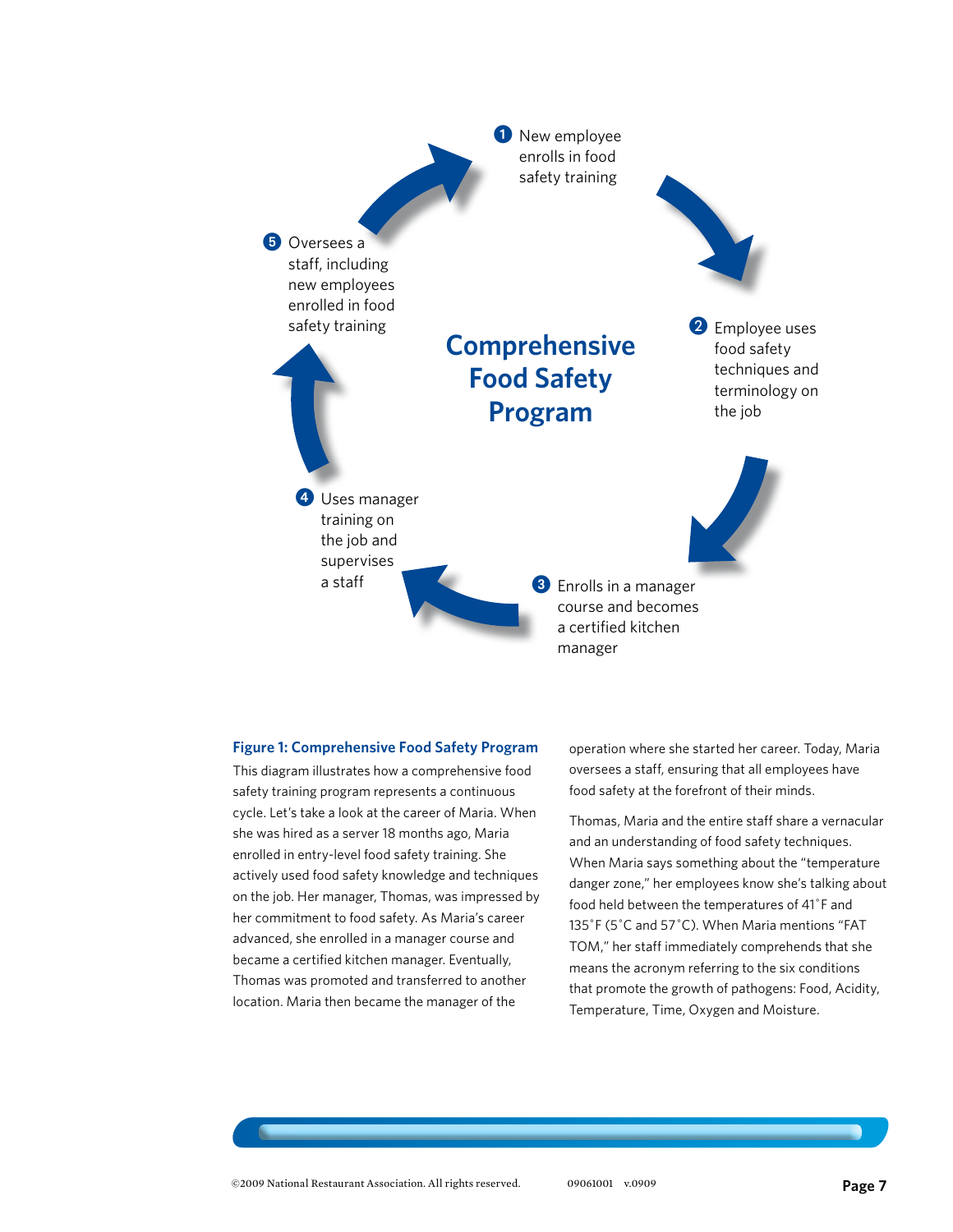ensure that food remains safe—whether the task is receiving a shipment of fresh produce, or cleaning and sanitizing a food preparation surface.

Food safety training occurs on the job just as much as it does in the classroom. As the *Journal of Food Protection* has noted, "The presence of a CKM [on a staff] also likely improves the quality of informal on-the-job training on which many restaurants rely, thus increasing adherence to recommended food handling and preparation practices..."<sup>11</sup>

In order to develop a pervasive culture of food safety, it's imperative that managers and employees share the same terminology and concepts. This allows the entire staff to "speak the same language" and to reinforce techniques that are learned in the training setting.

#### **Employee Retention**

**Proper food safety training** is intrinsically tied to career advancement. That, in turn, leads to increased productivity and higher employee retention for the company. In short, food safety training is a "win-win-win" that helps the public, the employee, and the company.

| <b>Food Safety</b> | <b>Public Receives</b>          |
|--------------------|---------------------------------|
| Training:          | Safe Food = Win                 |
| A Win-Win-Win      | <b>Employee Receives Career</b> |
|                    | Advancement = Win               |
|                    | Operator Receives Higher        |
|                    | Productivity, Employee          |
|                    | Retention, Praise from the      |
|                    | Community = Win                 |

**Figure 2: Food Safety Training, a "Win-Win-Win"**

According to a study published in 2008 by Duke University and *CFO* magazine, "difficulty in attracting and retaining high-quality employees" was the top concern among the more than 1,000 chief financial officers surveyed.12

Whether the economy is in a downturn or in a recovery mode, retaining employees is typically a surefire way to increase productivity. Employee retention also helps the company to avoid unwanted expenses associated with worker orientation.

In one survey of food service managers, "approximately 72 percent indicated they would be more likely to hire food safety trained workers, and 50 percent would be willing to pay higher wages to those trained."<sup>13</sup>

When an employee "buys into" training, then he or she tends to remember the information and use the techniques on the job. One of the most effective ways to get employees to "buy into" food safety training is to remind them that they are learning skills and techniques that are directly tied to performance reviews, salary increases and career advancement.

#### **Responding to a Foodborne-Illness Outbreak**

**A comprehensive food safety training program** provides managers with the skills needed to reduce the likelihood of a foodborne-illness outbreak. It also provides them with training and instructions on what do if an outbreak does occur. In many situations, if the recommended steps are taken quickly, then the scope of a foodborne-illness outbreak can be reduced.

The following case study illustrates the way an experienced manager should handle a challenging situation, as described in the textbook *ServSafe® Essentials, Fifth Edition.*14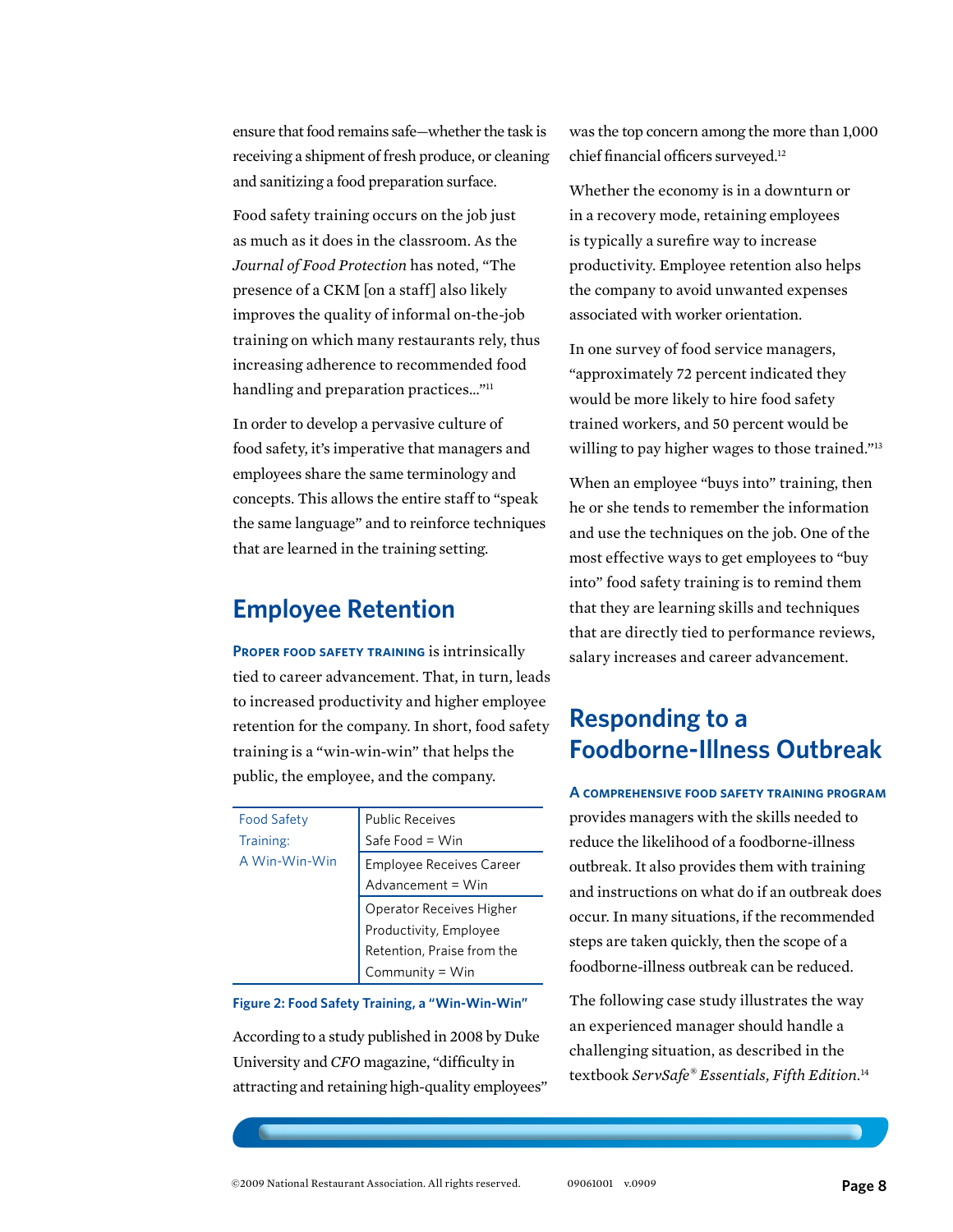#### **Case Study: Blue Skies Handles It Right**

The phone calls started on a Thursday morning at Blue Skies Café, a small, well-liked diner in a busy city neighborhood. The callers complained of stomach cramps and diarrhea. The owner of the café, Linda Burke, took the first few calls and realized that she might have a foodborne-illness outbreak on her hands. She filled out an incident report for each phone call, and then she contacted the local health department.

"We were also getting calls, so we went to the café to see what happened," said José Perez, the health inspector assigned to the case. "With the cooperation of Ms. Burke, we were able to identify the Caesar dressing from the day before the outbreak as the source of the customers' illnesses."

A batch of the Caesar dressing was made that Wednesday with contaminated eggs, eventually making 30 people sick. Because Caesar dressing isn't fully cooked, the café could not have done anything different to prep the dressing. "To correct the issue, we now use pasteurized eggs for the dressing, and we make new batches every few hours," said Ms. Burke.

Mr. Perez noted that the café's health-inspection score was not changed because of the outbreak, nor was the operation forced to close. "They handled the problem quickly, and the rest of the operation is clean and well run," he said. Additionally, the café's insurance policy covered the healthcare costs and the lost wages that the outbreak caused.

Linda Burke, the manager in this case study, knew exactly what to do. She has a thorough understanding of her operation's food safety management system, which helps prevent problems. But when a foodborne-illness outbreak did occur, Linda remained calm. That's because she had a crisis management plan in place.

Linda's years of experience, combined with the training she received, helped her handle this challenging situation in a professional, efficient manner.

Linda is one of millions of workers who have benefited from the ServSafe® food safety training program. At the start of her career, Linda enrolled in the ServSafe *Starters*® Employee Online Course. This training gave her the skills and knowledge necessary to keep food safe. Later, Linda enrolled in the ServSafe Manager Online Course to advance her career, and to help prepare her to obtain the ServSafe Food Protection Manager Certification. The Manager course built upon the training Linda had received in ServSafe *Starters,* and it enabled her to become a better supervisor.

"The ServSafe food safety training program includes content that is based on information provided by industry experts who have determined the knowledge, skills and abilities foodhandlers need to know in order to perform their jobs effectively," said Beth Johnson, executive vice president, public affairs, National Restaurant Association. "Whether the topic is adequate handwashing, correctly reheating food, or developing an integrated pest management program, the ServSafe program helps employees keep food safe from farm to fork."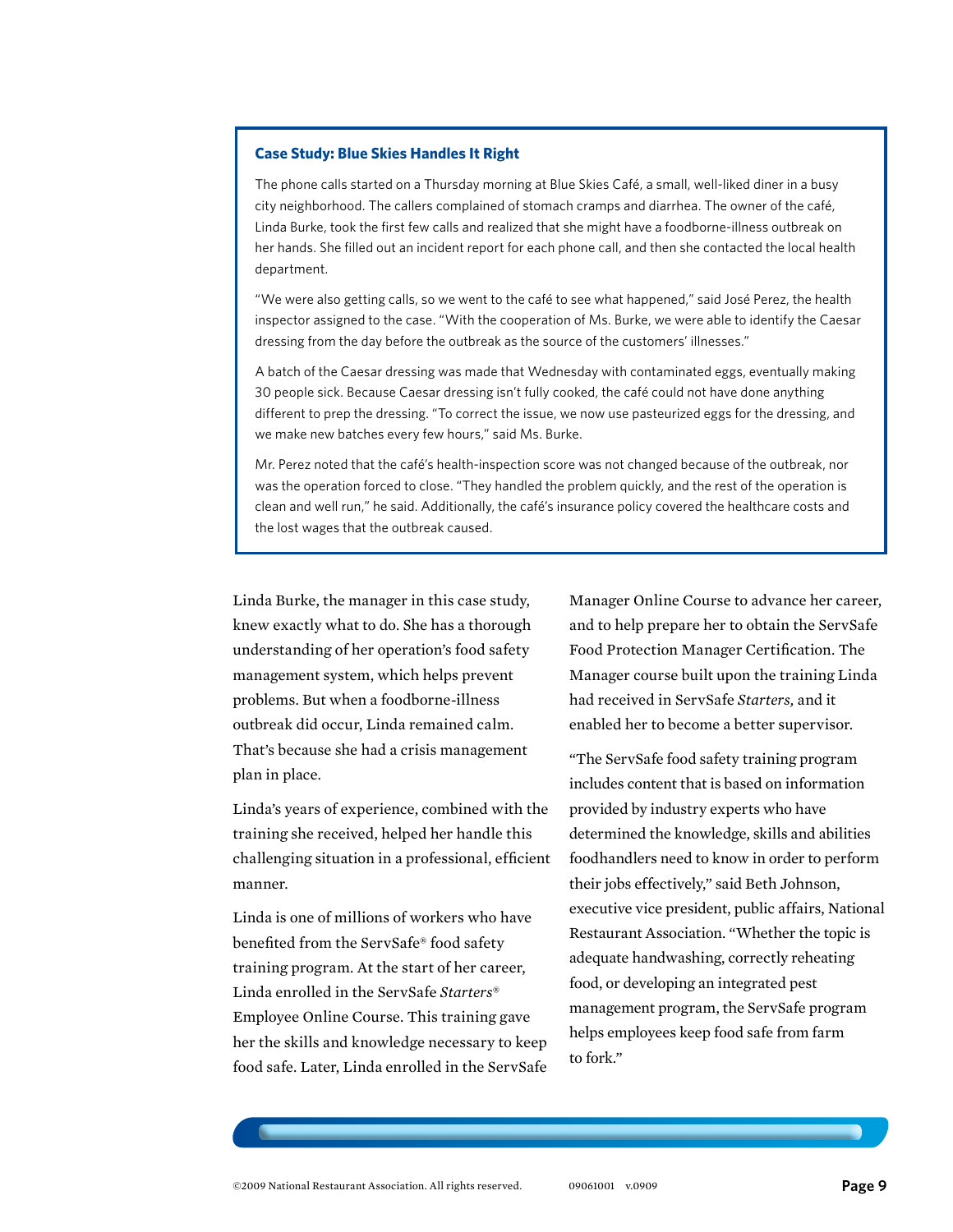#### **About ServSafe**

#### **Published by the National Restaurant**

**Association,** the ServSafe food safety training and certification program is the industry leader. Incorporating the latest sciencebased information, real-world scenarios and updated case studies, ServSafe represents the highest standard in food safety training and certification.

Accepted in all 50 states, ServSafe is the most widely accepted food safety training program among local, state and federal health departments. Furthermore, the ServSafe certification program is accredited by the American National Standards Institute

(ANSI)–Conference for Food Protection (CFP), and through the years has awarded nearly 4 million ServSafe Food Protection Manager Certifications.

ServSafe is a program that brings food safety concepts to life, making them more engaging, increasing learner comprehension, and helping lead to increased food safety application on the job.

ServSafe offers a variety of employee-level and manager-level products, which are available in traditional formats or online. Materials are available in multiple languages. Visit **www.ServSafe.com** for more information, or email **ServSafe@restaurant.org.**